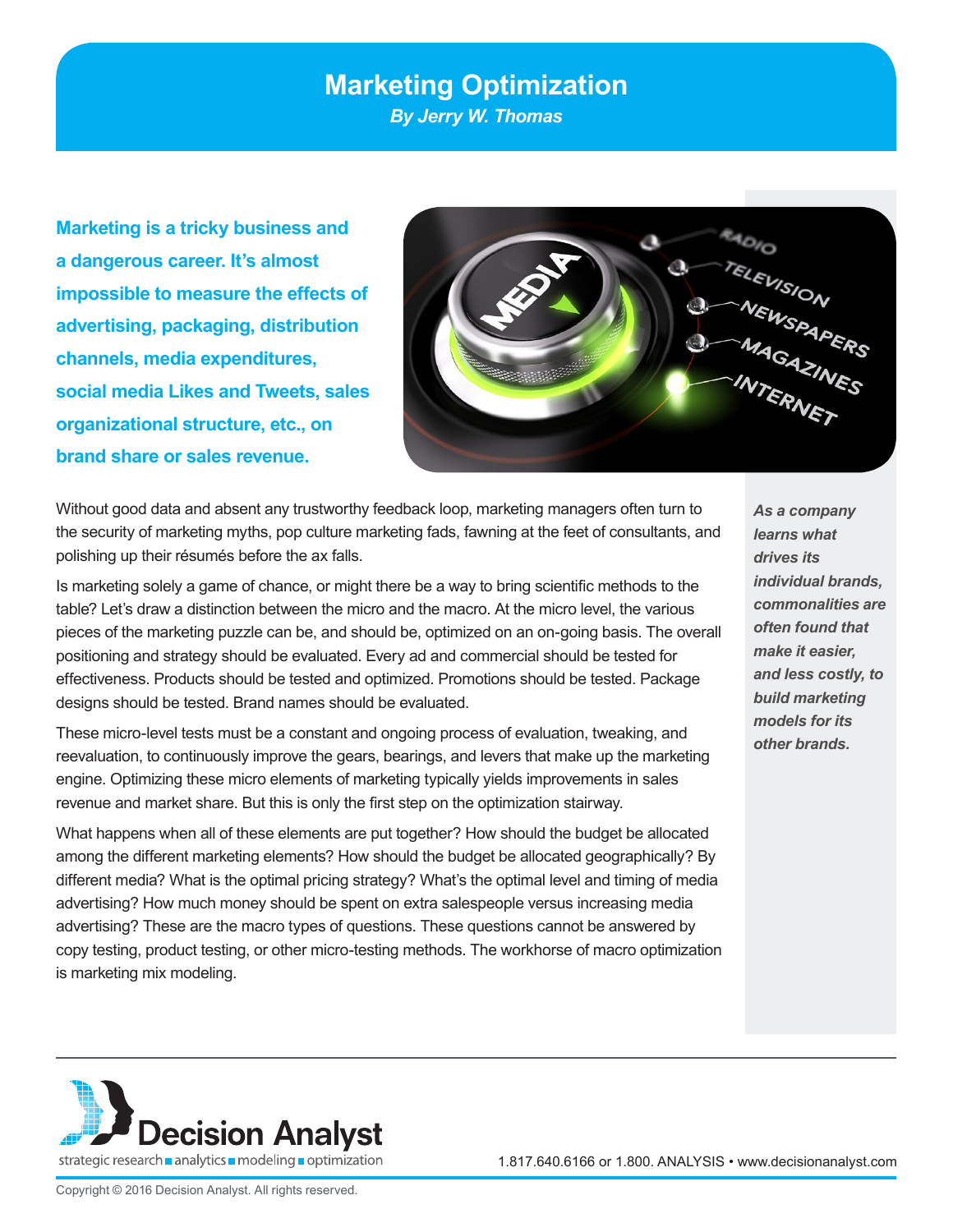### Marketing Mix Modeling

What exactly is marketing mix modeling? The term is widely used and applied indiscriminately to a broad range of marketing models used to evaluate different components of marketing plans, such as advertising, promotion, packaging, media weight levels, sales-force numbers, etc. These models can be of many types, but multiple regression techniques lie at the heart of most marketing mix modeling. Regression is based on a number of inputs (or independent variables) and how these relate to an outcome (or dependent variable), such as sales or profits, or both. Once the model is built and validated, the input variables (advertising, promotion, etc.) can be manipulated to determine the net effect on a company's sales or profits.

If the president of a company knows that sales will go up \$10 million for every \$1 million he spends on a particular advertising campaign, he can quickly determine if additional advertising investment makes economic sense. A scientific understanding of the variables that drive sales and profits is essential to determining an optimal strategy for the corporation. Marketing mix modeling creates a broad platform of knowledge to guide strategic budget allocations and decisions.

From a conceptual perspective, there are two main strategies to pursue in marketing mix modeling. One is longitudinal; the other is cross-sectional or side-by-side analyses. In longitudinal analyses, the corporation looks at sales and profits over a number of time periods (months, quarters, years), compared to the marketing inputs in each of those time periods. In the cross-sectional approach, the corporation's various sales territories each receive different marketing inputs at the same time, or these inputs are systematically varied across the sales territories and compared to the sales and profit outcomes. Both methods are sound, and both have their place. Often, some combination of the two methods is the most efficient.

### The Data Warehouse

The greatest barrier to successful modeling is always a lack of relevant, specific, accurate data. So, the first step in any modeling effort is designing the data warehouse that will support the modeling. The next step is collecting and cleaning all of the historical data and entering it into the data warehouse, and then cleaning and entering new data on a continuing basis. Clean, accurate, highly specific data is

absolutely essential to successful modeling. The data must be specific to individual brands and product lines, not the company as a whole. Attempting to model at the corporate (or aggregate) level rarely works because what is going on in one part of the company is canceling out or confounding what is going on elsewhere in the company. Here are some types of data to consider when developing the data warehouse:

- **Economic data.** An understanding of the effects of general economic variables is vital to building sound models. Some economic variables include employment and unemployment, discretionary income, inflation rates, gross domestic product, interest rates, and energy costs.
- **I** *Industry data.* What are the trends in the specific industry? Is the market for the product or service growing? What is the rate of growth? Is international trade affecting the industry? Are important geographic differences evident within the industry?
- **Product category data.** What are the trends in the specific product category? For example, is the refrigerated soy milk category growing? At what rate? How does this growth rate vary by geographic region? What are the trends by brand?
- *Product lines and SKUs (Stock Keeping Units).* What is the history of each major brand within the category? What new products or new SKUs have been introduced, and when, for each major brand? What is the history of private-label brands and SKUs in the category?
- **Pricing data.** A history of prices for each SKU in the category is essential. Pricing differences across sales regions, across different time periods, and across brands in a category provide the data for developing precise price demand curves. Pricing is almost always an important variable.
- **Distribution levels.** What is the history of distribution levels for each product and SKU? What is the quality of that distribution? What is the average number of shelf facings per SKU?
- **Retail depletions.** It's essential to have a clean measure of sales to end users, undistorted by fluctuations in inventories. Factory shipments are worthless for modeling purposes in most instances. Retail takeaway (or retail depletions) in dollars and in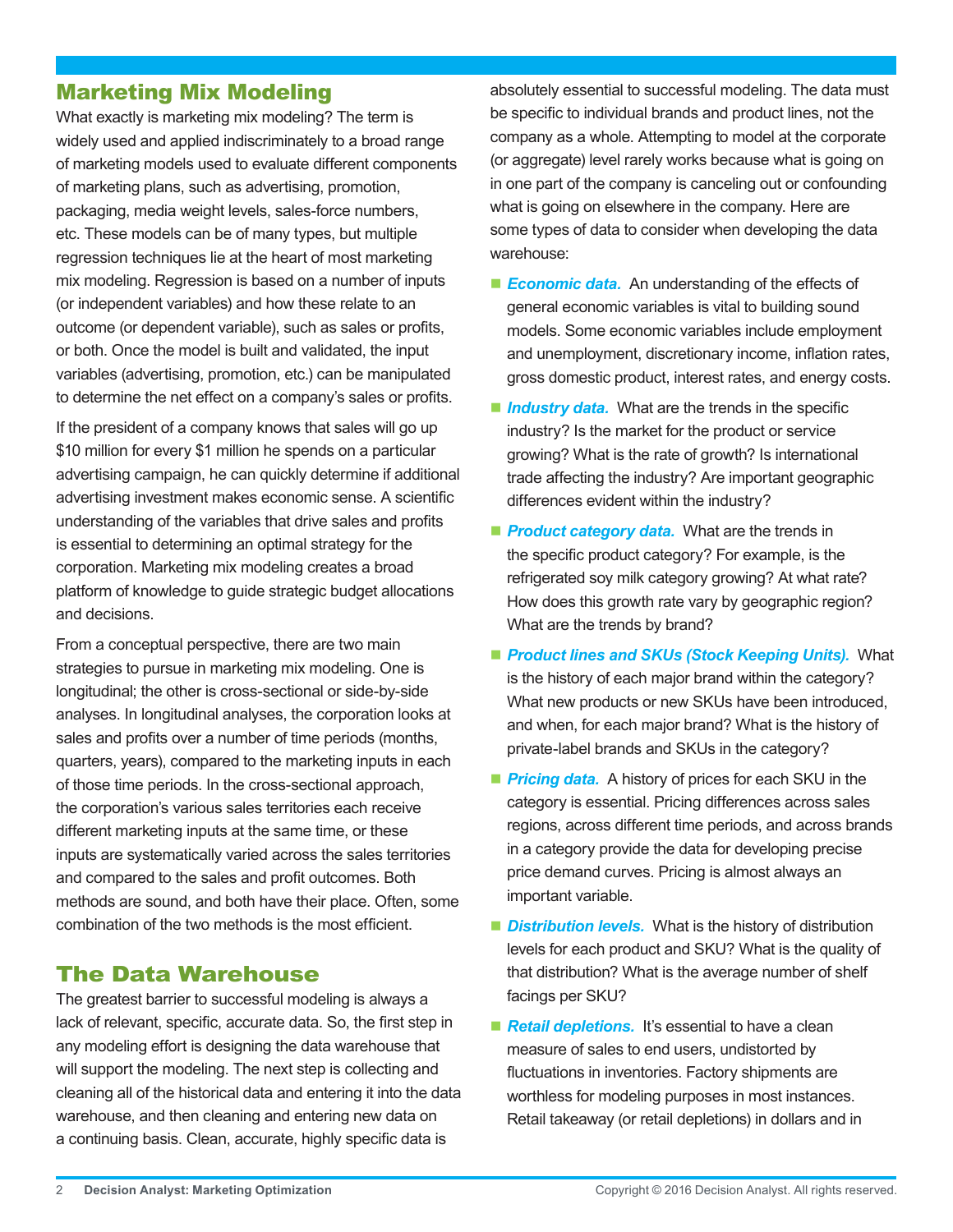units (ounces, pounds, cases, etc.) is the most common measure of sales to consumers. The goal is to accurately measure sales to ultimate users.

- **Advertising measures.** Money spent on media advertising is seldom useful by itself. The media advertising must be translated into television GRP (gross rating point) equivalents, or some other common "currency." That is, the print advertising, the radio advertising, the online advertising, and any other advertising must all be converted into common units of measure (typically, television GRP equivalents). The money spent by specific media type (adjusted for comparative effectiveness) is another way of weighting media inputs as variables. All of this is apt to prove worthless, however, if copy-testing scores are not included for each of the ads. A media plan of 100 GRPs per week might have no effect if a weak commercial is run, but might have great effect if a terrific commercial is aired. Likewise, the exact media schedule is important, and the length of time each commercial is on the air must be considered because of wearout effects.
- **Consumer promotion.** Consumer (or end-user) promotions come in many forms, but the primary characteristic of these promotions (as compared to advertising) is the immediacy of the effects. Promotions are designed to have powerful, short-term effects on sales. Temporary price reductions, cents-off coupons, and "buy one/get one free" are examples of common consumer promotions. These promotions must be understood, measured, and incorporated into the models. If not fully comprehended, the promotion effects could easily overwhelm the modeling effort.
- **Trade promotion.** These promotions usually take the form of discounts or allowances given to the trade to stage in-store promotions of some type (temporary price reductions, end-of-aisle displays, in-store signage, local advertising, and so on). Trade promotions must be comprehended and included within the models because of the sales fluctuations they cause. When the manufacturer offers one dollar off the price of each case for 30 days (a typical trade promotion), the retailer is very likely to take actions to increase sales of that brand, and to load up on inventories at the end of the promotion period.
- **Sales-force effects.** Every company and industry is different, but the nature and strength of a company's sales force (and how it is organized, managed, and compensated) have important strategic effects. Sales organizations tend to be very expensive, so it's generally worthwhile to include sales-force variables within the models.
- **Service effects.** If services are an important part of the customer's experience in buying and/or using a product, then this variable must be measured and incorporated into the models. For example, if a new product must be installed by a service technician, then the interaction between customer and technician might be a major variable.

Depending on the industry and product category, other variables might come into play as well. Every company and brand is unique, and identifying all of the relevant variables, figuring out how to measure them, and getting those variables into the data warehouse are the most difficult parts of establishing a successful modeling program. Most importantly, the data warehouse must be carefully maintained over time and be constantly updated, because marketing modeling cannot be a one-time thing. The models must be calibrated and reweighted on a regular basis, at least once a year. Many companies hire at least one full-time employee devoted to tracking down relevant data, cleaning it, coding it, and getting it into the data warehouse. Often, the analytical firm guiding the modeling will place employees on site to help ensure that the data warehouse is properly maintained.

## Rules of Thumb

Remember that the modeling must be specific to an individual brand (or narrow line of business), because what works for one brand or one company might not work for the next brand or the next company. As a company learns what drives its individual brands, commonalities are often found that make it easier, and less costly, to build marketing models for its other brands. Here are some rules of thumb to guide the modeling work:

■ **Beware of threshold effects.** Often a marketing input (print advertising, for instance) never reaches a measurable threshold and, therefore, does not show up